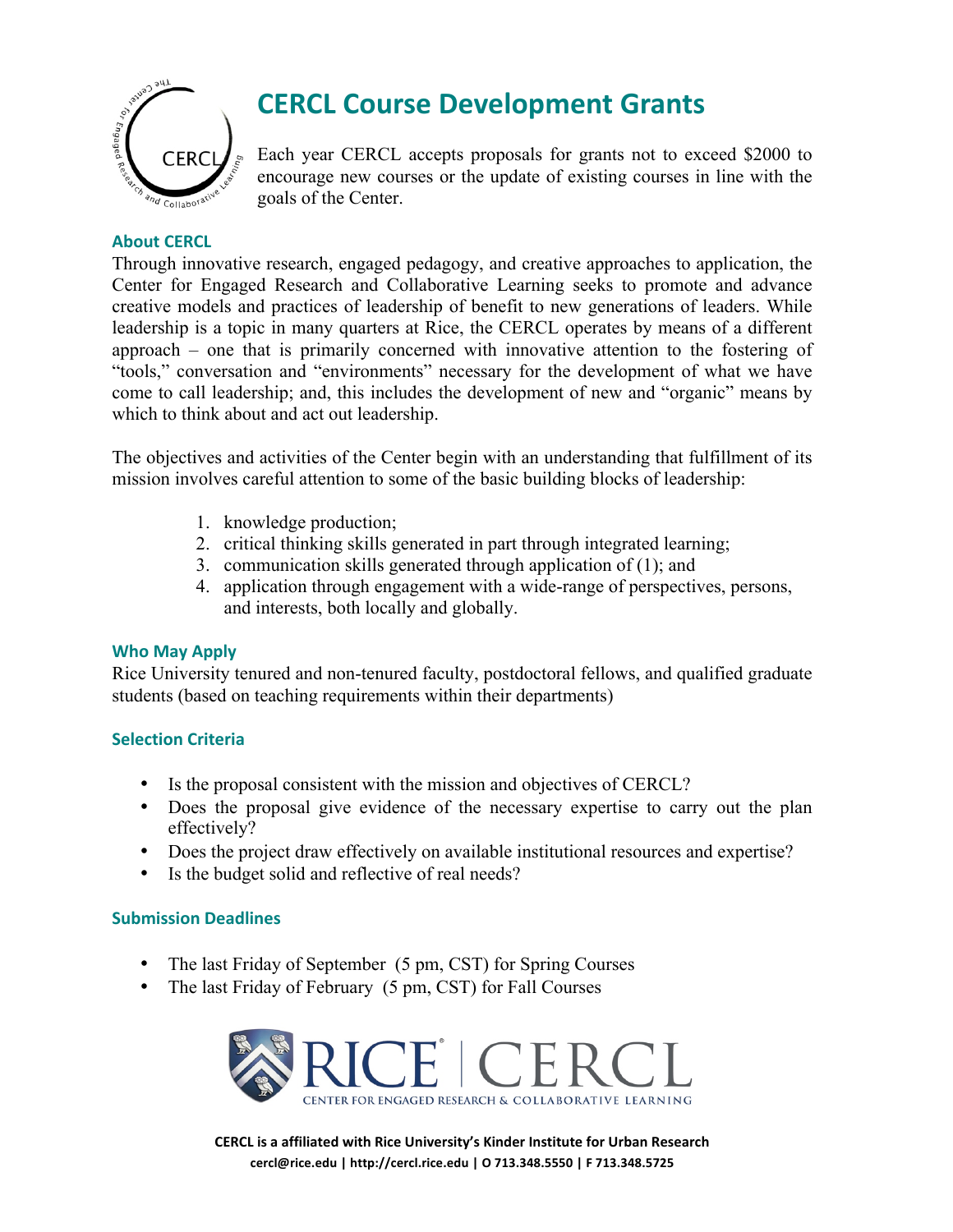#### **Proposal!Format/Checklist**

Proposals are to be emailed in (1) electronic document (saved as a Microsoft Word or PDF file) to cercl $\omega$ rice.edu and must include the following:

❑ **Cover Sheet –** See page 3

## ❑ **C.V.**

## ❑ **Statement of Teaching Philosophy**

## ❑ **Syllabus**

❑ **Course Description – (**3 double-spaced pages or fewer) - indicating how the course fits into the major, college and/or university requirements/electives; the target student population; prerequisite student knowledge; desired size of the class.

❑ **Relation to CERCL Mission -** Clear statement of purpose, scope, and strengths of the project and its relation to the CERCL initiatives; issues the course will address; anticipated community engagement of the students and how this will be integrated into the course (e.g., through potential assignments); and one or more civic learning goals and method to assess their attainment

## ❑ **Budget -** *Applicants should keep in mind that the maximum grant award is \$2000.*

❑ **Budget justification -** Successful proposals include thoughtful analysis. A well written budget justification demonstrates the planning that should accompany a project. **Please provide justification for each budget item.** 

- Honoraria for visiting lecturers and stipends for consultants or specialists are considered appropriate areas for support provided that the program is not dependent on these resources beyond the pilot phase and that it clearly will continue with internal resources.
- Costs for activities such as photocopying, book purchases, materials, software, and resources that will be used in the project should be projected based on real costs rather than estimates that may not be based on fact.
- Advertising and promotion: Funds may be requested for advertising and promotion if the activity is integral to the success of the project.
- Travel: Typically, CERCL funds cannot be used for travel to conferences, or travel in general. These requests will be considered only if there are compelling circumstances underlying the request for travel funds.
- Incremental staff support for graduate and undergraduate student workers, for example, will be considered. This may not include tuition remission.
- Small or unique equipment costs may be considered, but any equipment purchased is University property and must be returned to CERCL after course completion.
- Faculty salaries: It is beyond the scope of the CERCL to support direct compensation for faculty.

\**Course development grant monies are taxable.*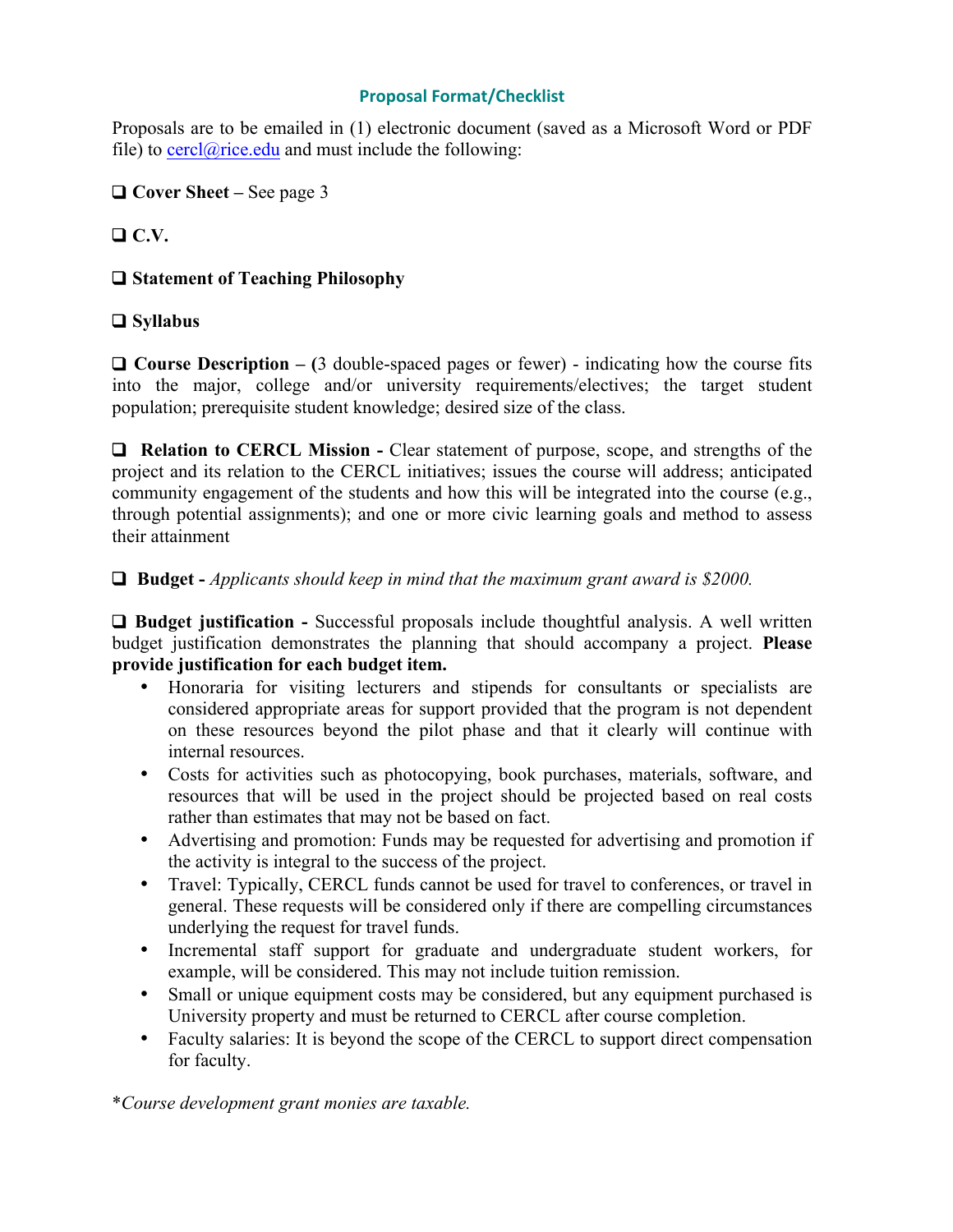## **CERCL\$Course Development\*Grant Coversheet (for%Faculty/Postdoctoral'Fellow)**

| Proposed or actual name of the course                                     |
|---------------------------------------------------------------------------|
| Principal Investigator's name(s) $&$ title(s)                             |
| School                                                                    |
| Department                                                                |
| Address, City, State, ZIP                                                 |
| Telephone number(s) / fax number(s)                                       |
| E-mail address(es)                                                        |
| Term(s) and year(s) for carrying out proposed project<br>Amount requested |

**Department Chair's signature -** Indicates departmental approval of the course and verifies that the course will be offered at least once during the upcoming two academic years. Note that this grant does not include any payment for instruction of the course. All such compensation must be worked out with Department Chair or other appropriate parties.

 $\mathcal{L} = \{ \mathcal{L} \mathcal{L} \mathcal{L} \mathcal{L} \mathcal{L} \mathcal{L} \mathcal{L} \mathcal{L} \mathcal{L} \mathcal{L} \mathcal{L} \mathcal{L} \mathcal{L} \mathcal{L} \mathcal{L} \mathcal{L} \mathcal{L} \mathcal{L} \mathcal{L} \mathcal{L} \mathcal{L} \mathcal{L} \mathcal{L} \mathcal{L} \mathcal{L} \mathcal{L} \mathcal{L} \mathcal{L} \mathcal{L} \mathcal{L} \mathcal{L} \mathcal{L} \mathcal{L} \mathcal{L} \mathcal{L} \$ 

 $\mathcal{L}_\mathcal{L} = \{ \mathcal{L}_\mathcal{L} = \{ \mathcal{L}_\mathcal{L} = \{ \mathcal{L}_\mathcal{L} = \{ \mathcal{L}_\mathcal{L} = \{ \mathcal{L}_\mathcal{L} = \{ \mathcal{L}_\mathcal{L} = \{ \mathcal{L}_\mathcal{L} = \{ \mathcal{L}_\mathcal{L} = \{ \mathcal{L}_\mathcal{L} = \{ \mathcal{L}_\mathcal{L} = \{ \mathcal{L}_\mathcal{L} = \{ \mathcal{L}_\mathcal{L} = \{ \mathcal{L}_\mathcal{L} = \{ \mathcal{L}_\mathcal{$ 

**Department Dean's signature -** \*Only If applicant is the department chair\*